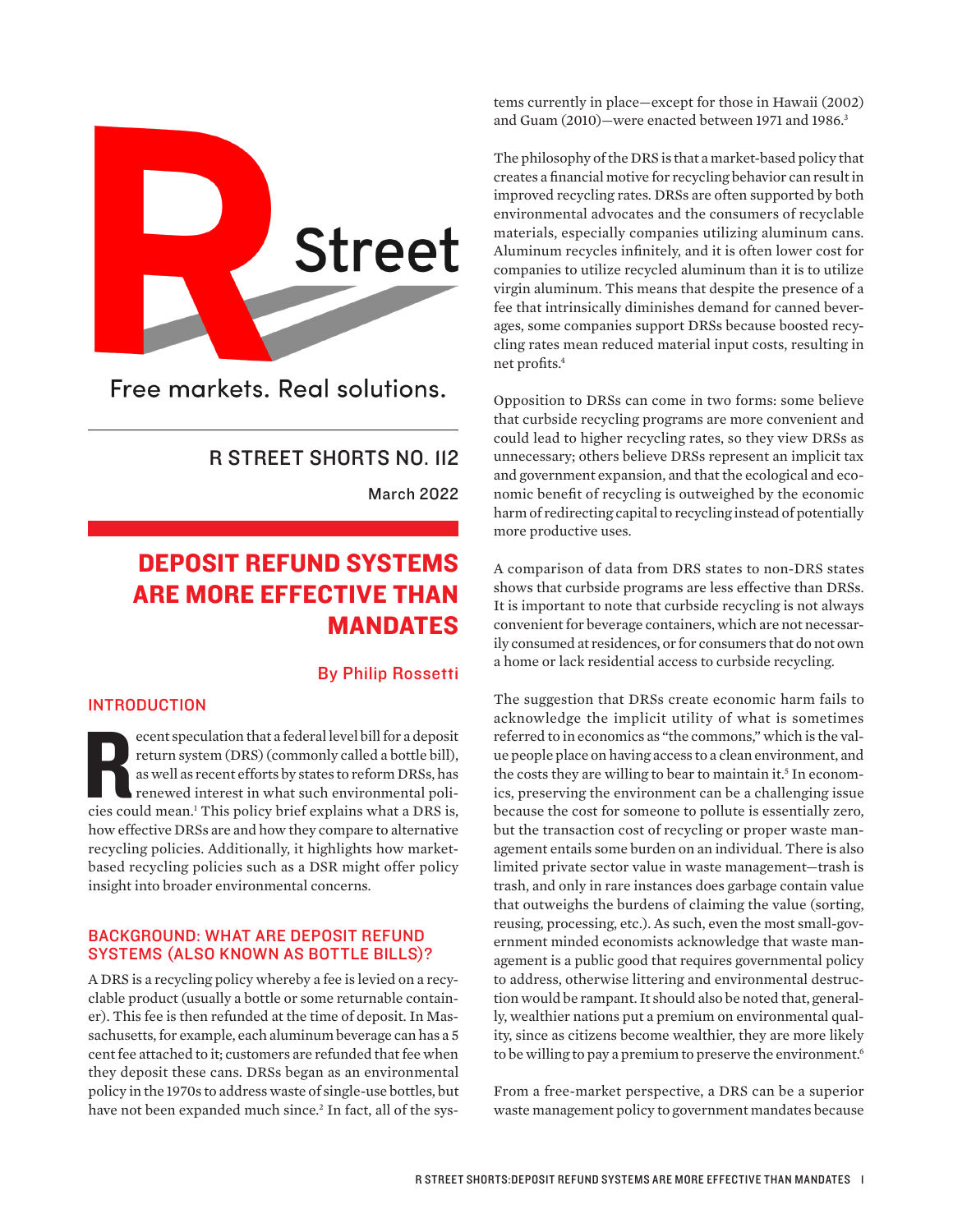<span id="page-1-0"></span>individuals respond to price incentives, which the DRS provides. Additionally, enforcement of recycling or waste management mandates is difficult; unless there is a police officer on every corner or mile of interstate, catching littering or the dumping of waste is unlikely. The DRS provides a marketbased alternative to the need for large governmental programs that may offer worse outcomes while also being more difficult to enforce.

# STATES WITH DRSS OUTPERFORM OTHERS

### Recycling Rates in States with DRSs

Existing research strongly suggests that DRSs are substantially effective in boosting recycling rates because states with DRSs have far higher container recycling rates than states that do not. There are currently 10 states with DRSs, plus Guam. A 2021 analysis found that seven of the 10 highest recycling states have DRSs[.7](#page-4-0) Table 1 below shows that Maine is the state with the highest overall recycling rate (excluding cardboard), at 72 percent.<sup>8</sup> The highest recycling rate for a state without a DRS is Minnesota, at 49 percent, which is 7<sup>th</sup> overall in the nation.[9](#page-4-0) The top five recyclers—Maine, Vermont, Massachusetts, Oregon and Connecticut-all have DRSs.<sup>10</sup>

| Rank           | State         | Recycling Rate (without<br>Cardboard) | Bottle Bill?   |
|----------------|---------------|---------------------------------------|----------------|
| 1              | Maine         | 72 percent                            | Yes            |
| $\overline{2}$ | Vermont       | 62 percent                            | Yes            |
| 3              | Massachusetts | 55 percent                            | Yes            |
| $\overline{4}$ | Oregon        | 55 percent                            | Yes            |
| 5              | Connecticut   | 52 percent                            | Yes            |
| 6              | New York      | 51 percent                            | Yes            |
| $\overline{7}$ | Minnesota     | 49 percent                            | N <sub>o</sub> |
| 8              | Michigan      | 48 percent                            | Yes            |
| 9              | New Jersey    | 46 percent                            | No             |
| 10             | lowa          | 44 percent                            | Yes            |
| 11             | California    | 44 percent                            | Yes            |
| 12             | Wisconsin     | 44 percent                            | N <sub>o</sub> |
| 13             | Maryland      | 44 percent                            | Yes            |

#### TABLE 1: RECYCLING STATES WITH DRSS

Source: "The 50 States of Recycling," *Eunomia, March*, 2021, p. 12. [https://www.ball.com/getattachment/37f5f87f-d462-44c5-913f-](https://www.ball.com/getattachment/37f5f87f-d462-44c5-913f-d3075754741a/50-States-of-Recycling-Eunomia-Report-Final-Published-March-30-2021-UPDATED-v2.pdf)54741a/50-States-of-Recycling-Eunomia-Report-Final-Published-[March-30-2021-UPDATED-v2.pdf](https://www.ball.com/getattachment/37f5f87f-d462-44c5-913f-d3075754741a/50-States-of-Recycling-Eunomia-Report-Final-Published-March-30-2021-UPDATED-v2.pdf)[.11.](#page-4-0)

The report effectively establishes that states with DRSs do indeed recycle more, but the presence of a DRS is only one aspect that influences individual recycling behavior. It is fair

to question how we know the DRS is the reason for those higher recycling rates.

To ascertain if it is the DRS that causes recycling rates to increase, we examined the recycling rates of various materials by state and compared the recycling rates for those materials between states that do and do not have DRSs. Figure 1 below shows the difference in recycling rates between DRS and non-DRS states, with red bars for materials that are typically covered by a DRS and black bars for materials that would not be covered by a DRS.

### FIGURE 1: DIFFERENCE BETWEEN DRS AND NON-DRS STATES



Source: R Street Institute estimates based on data from "The 50 States of Recycling."

The data reveals that materials that are covered by the DRS have significantly higher recycling rates than materials not covered, and states with DRSs have comparable recycling rates to non-DRS states for other recyclable materials. This indicates that it is the DRS, not a cultural difference or governmental policy, that induces the recycling behavior.

### Impact of Size of DRSs

Another way to test if the DRS is what is causing a change in recycling is to observe recycling rates before and after the implementation of a DRS. Unfortunately, since most DRSs began in the 1970s, there is limited data that would allow for such a comparison. However, in 2017 Oregon changed its DRS, increasing its refund from 5 cents to 10 cents per container[.13](#page-4-0) Figure 2 shows the change in recycling rates that occurred.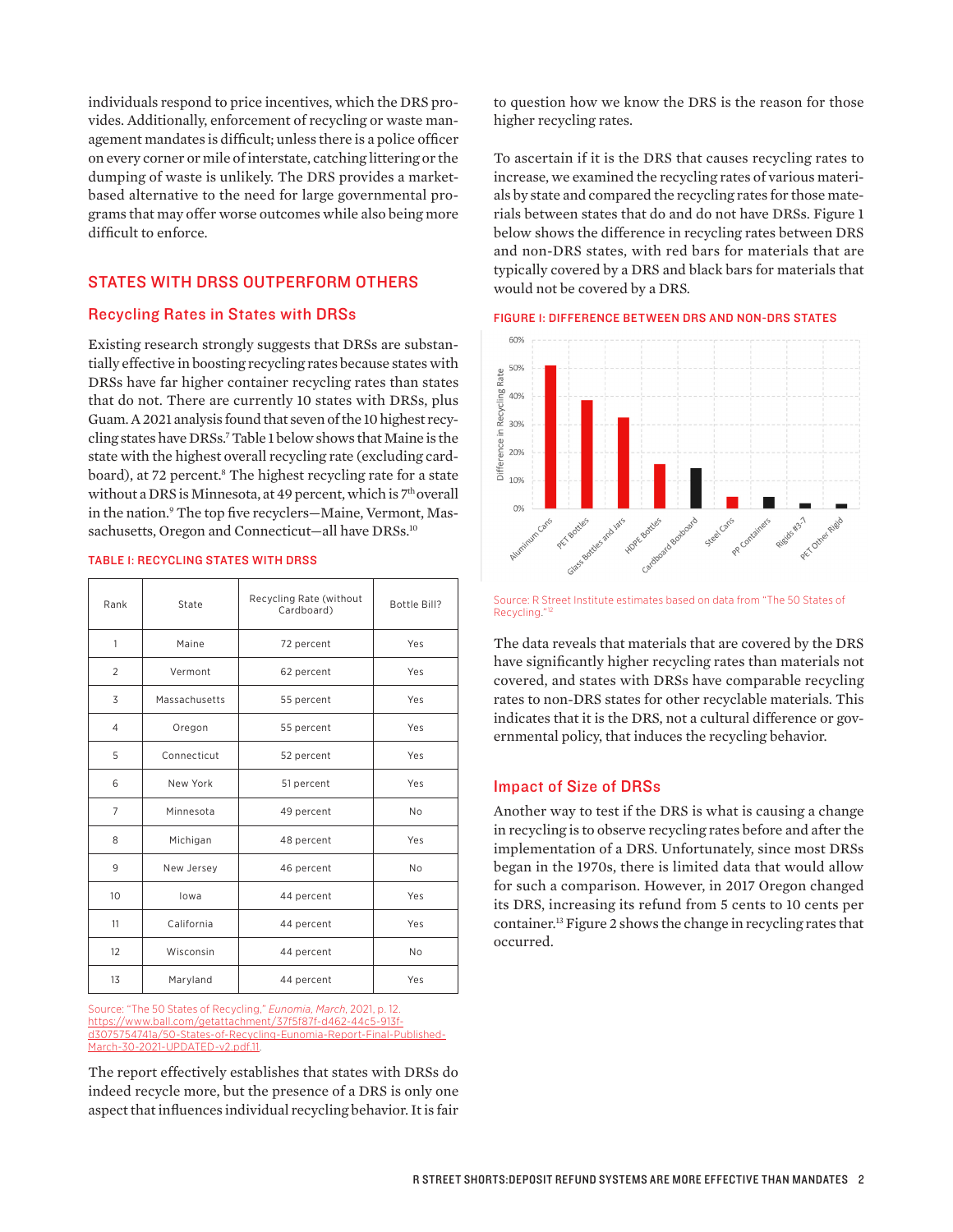#### FIGURE 2: OREGON RECYCLING RATES

<span id="page-2-0"></span>

Source: "Beverage Container Return Data," *Oregon Liquor and Cannabis*  **Commission**, 2012-2020. https://www.oregon.gov/olc [aspx](https://www.oregon.gov/olcc/Pages/bottle_bill.aspx). [14](#page-4-0)

After Oregon's increase in the deposit, recycling rates increased overall by 9 percent. The change in recycling rates in Oregon presents strong evidence that the change in the DRS caused recycling rates to rise. That larger deposits further increase recycling rates is consistent with the economic rationale behind DRSs, which assumes that consumers respond to price incentives in their recycling behavior.

For example, both Oregon and Michigan—the only two states that have 10 cent deposits—consistently have higher recycling rates than other states with DRSs: Oregon has rates in the 80 plus percent range and Michigan sometimes exceeds 90 percent.<sup>[15](#page-4-0)</sup>

For policymakers this insight can be important, since there may be good reasons for some containers or materials to have different deposit rates. Larger deposits for larger containers, for example, can remedy misaligned incentives where a consumer aims to buy larger bottles to pay smaller deposit fees or if certain materials may be more in need of reclamation due to their value (aluminum) or their environmental impact (plastics).

### DRSs vs Curbside Recycling

One question is whether the recycling rates observed in DRS states can be captured with well implemented curbside recycling programs. Figure 3 compares the recycling rate of curbside programs with that of DRS states for containers most typically covered by a DRS.

#### FIGURE 3: BOTTLE RECYCLING RATES DRS VS CURBSIDE



Sources: "The 50 States of Recycling by Eunomia," [https://www.ball.com/](https://www.ball.com/getattachment/37f5f87f-d462-44c5-913f-d3075754741a/50-States-of-Recycling-Eunomia-Report-Final-Published-March-30-2021-UPDATED-v2.pdf) [getattachment/37f5f87f-d462-44c5-913f-d3075754741a/50-States-of-](https://www.ball.com/getattachment/37f5f87f-d462-44c5-913f-d3075754741a/50-States-of-Recycling-Eunomia-Report-Final-Published-March-30-2021-UPDATED-v2.pdf)[Recycling-Eunomia-Report-Final-Published-March-30-2021-UPDATED-v2.](https://www.ball.com/getattachment/37f5f87f-d462-44c5-913f-d3075754741a/50-States-of-Recycling-Eunomia-Report-Final-Published-March-30-2021-UPDATED-v2.pdf) [pdf](https://www.ball.com/getattachment/37f5f87f-d462-44c5-913f-d3075754741a/50-States-of-Recycling-Eunomia-Report-Final-Published-March-30-2021-UPDATED-v2.pdf); "2020 State of Curbside Recycling Report," The Recycling Partnership, 2020, p. 10. [https://recyclingpartnership.org/wp-content/uploads/dlm\\_](https://recyclingpartnership.org/wp-content/uploads/dlm_uploads/2020/02/2020-State-of-Curbside-Recycling.pdf) [uploads/2020/02/2020-State-of-Curbside-Recycling.pdf](https://recyclingpartnership.org/wp-content/uploads/dlm_uploads/2020/02/2020-State-of-Curbside-Recycling.pdf). [16](#page-4-0)

The data shows that aluminum cans have far higher recycling rates under a DRS than a curbside program, and glass and PET containers only have marginally higher rates than curbside recycling. Only HDPE bottles have lower recycling rates under DRSs than curbside programs. One potential reason for differences is that curbside recycling may be preferable for containers more commonly found at home, such as HDPE bottles, while containers found outside of the home such as aluminum cans may be more commonly recycled through a DRS.

Regardless, the takeaway is that DRS programs are more effective than curbside recycling at improving material reclamation rates. While a central-planning mindset to simply mandate recycling through curbside programs may be appealing, it is unlikely to be as effective as a market-based program such as a DRS.

### DRSs likely have minimal impacts on consumption

Conventional economics suggests that a fee imposed on a commodity, such as that created by a DRS, will reduce consumption of that commodity. A common critique of DRSs is that they effectively force a tax on a product, and unclaimed redemption value enriches the state while harming businesses via a tax on their product. If this is true, we would expect to see states with DRSs not only have high recycling rates, but also low waste generation rates since the deposit fee would reduce product consumption. Figure 4, though, illustrates those states with DRSs not only rank well for recycling rates, but often rank poorly for waste generation.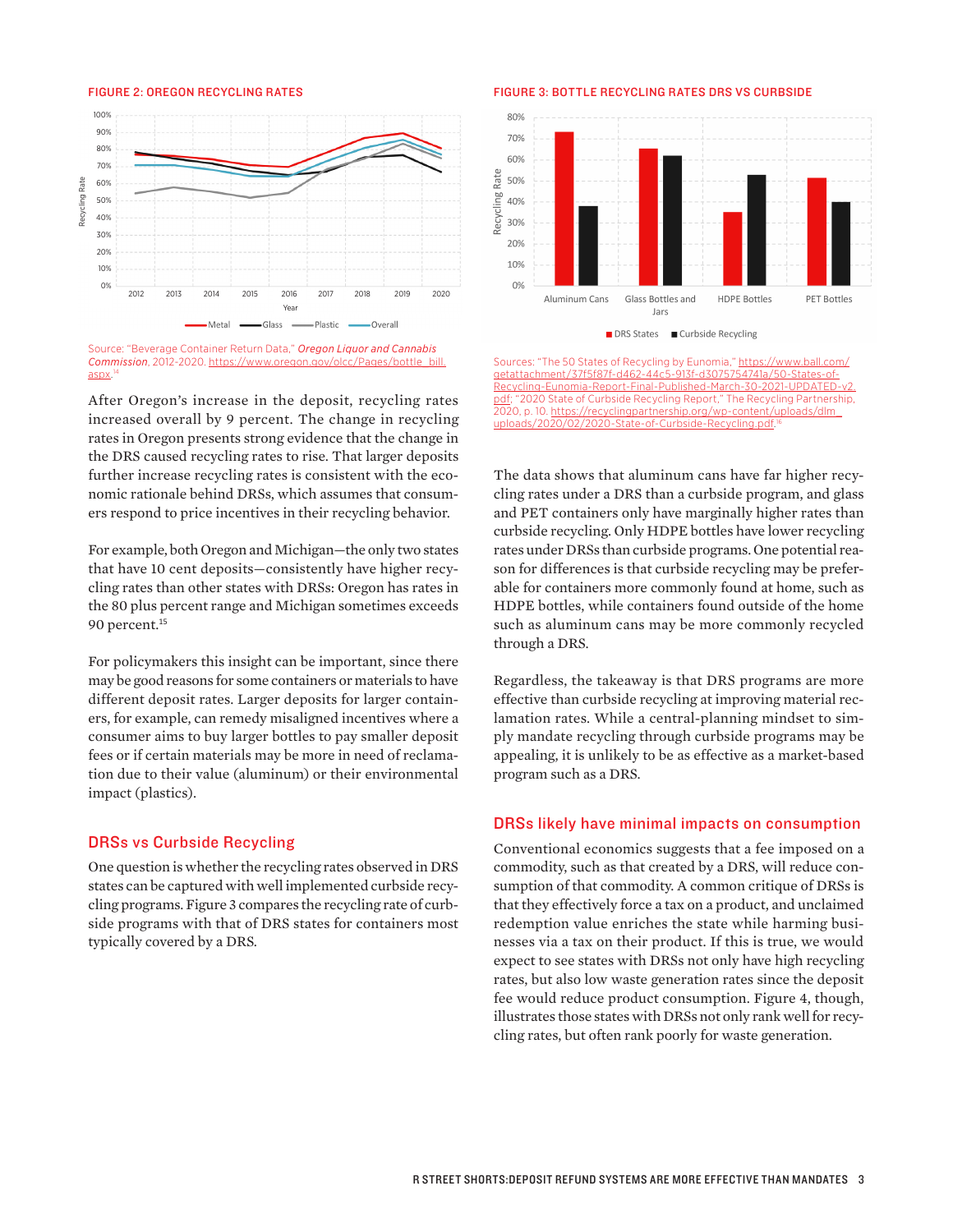<span id="page-3-0"></span>FIGURE 4: DRS STATES RECYCLING RANK VS WASTE GENERATION RANK



getattachment/37f5f87f-d462-44c5-913f-d3075 unomia-Report-Final-Published-March[pdf](https://www.ball.com/getattachment/37f5f87f-d462-44c5-913f-d3075754741a/50-States-of-Recycling-Eunomia-Report-Final-Published-March-30-2021-UPDATED-v2.pdf). [17](#page-4-0)

Essentially, the data shows the opposite of the expected outcome is occurring: people living in states with DRSs generate more waste, not less. This could be due to other factors, such as income and living standards (many DRS states are high-income), or perhaps the value of the fee is low relative to the utility of the commodity (5 cents being too small to discourage the purchase of a \$1 beverage). It could also be that beverage producers are taking on the cost of the DRS to keep prices low, or that consumers feel that the presence of the DRS program alleviates environmental concerns associated with consumption. Regardless, it seems unlikely that the imposition of the DRS fee in most circumstances is likely to significantly reduce consumption—unless the fee is exceptionally large.

# POTENTIAL ADVANTAGES OF ENHANCED RECYCLING RATES

Traditionally, many have viewed recycling as an environmental policy aimed at reducing littering and dumping. More recently, interest has grown in the idea of a "circular economy" that can minimize its reliance on virgin materials for growth.[18](#page-4-0) The economic potential for a circular economy may be limited, since typically the cost of reclamation and recycling exceeds the benefit compared to the use of virgin materials, especially for products that cannot be recycled infinitely, such as plastics.<sup>19</sup> However, recent research regarding the material requirements of achieving net-zero emission pathways by 2050 has cast light on the need for significantly greater rates of recycling than are practiced today.

Clean energy and related technologies are substantially more mineral intensive than conventional energy. Electric vehicles, for example, require about six times as many minerals as conventional vehicles.<sup>20</sup> An onshore wind turbine is about nine times more mineral intensive than a natural gas power

plant[.21](#page-4-0) A 2018 study estimated that a complete clean energy transition by 2050 would require 34 percent of global aluminum reserves, 129 percent of cobalt reserves, 88 percent of copper reserves and 128 percent of lithium reserves.<sup>[22](#page-4-0)</sup>

China is the dominant supplier for 21 of the 35 currently recognized critical minerals, raising concerns of national security vulnerabilities as well as exacerbating unethical sourcing of materials[.23](#page-4-0) One study stated that "recycling is the most important strategy to reduce primary [mineral] demand," and that "encouraging recycling and responsible sourcing are the key strategies to promote environmental stewardship and respect of human rights in the supply chain."[24](#page-4-0)

There are also potential climate benefits from increased recycling rates. For each ton of aluminum produced, 11.62 metric tons of greenhouse gases (carbon dioxide equivalent) are released and 4.85 metric tons of greenhouse gases are released per ton of lithium produced.[25](#page-4-0) Recycling can avoid some of this pollution, as the energy inputs required for producing recycled aluminum are approximately 90 percent lower than for virgin aluminum.<sup>26</sup> The total climate benefit to be had from recycling is likely modest; a previous R Street Institute analysis found that a 10 percent increase in aluminum beverage container recycling in the United States would yield only about 1.7 million metric tons of annual emission benefit—about four hundredths of a percent of annual U.S. greenhouse gas emissions.<sup>27</sup> Given current recycling rates in the United States and landfilled materials, recycling is unlikely to be a major climate solution. However, when considering the potential for avoiding future demand increases of virgin materials, there may be significantly more climate benefit to be had.

Policymaker interest in recycling is becoming less about economic optimization and more about avoiding reliance on China and ensuring material availability for a future that may have potentially significantly higher materials demand than today.[28](#page-4-0) As such, it is prudent for policymakers to understand what policies may be effective in boosting recycling rates.

DRSs, which are conventionally thought of as important for recycling beverage containers, may be a prototypical policy for enhancing recycling of other materials. Some materials naturally have high recycling rates due to their recoverable value and low transaction cost for recycling. Paper and cardboard, for example, have exceptionally high recycling rates because much of their materials usage occurs in commercial environments where there is no advantage to conventional disposal over recycling.

For materials like those found in electronic waste, though, there may be more value in market-based recycling schemes similar to that of a DRS. United Nations data indicates that recycling rates for electronic waste are 42.5 percent in